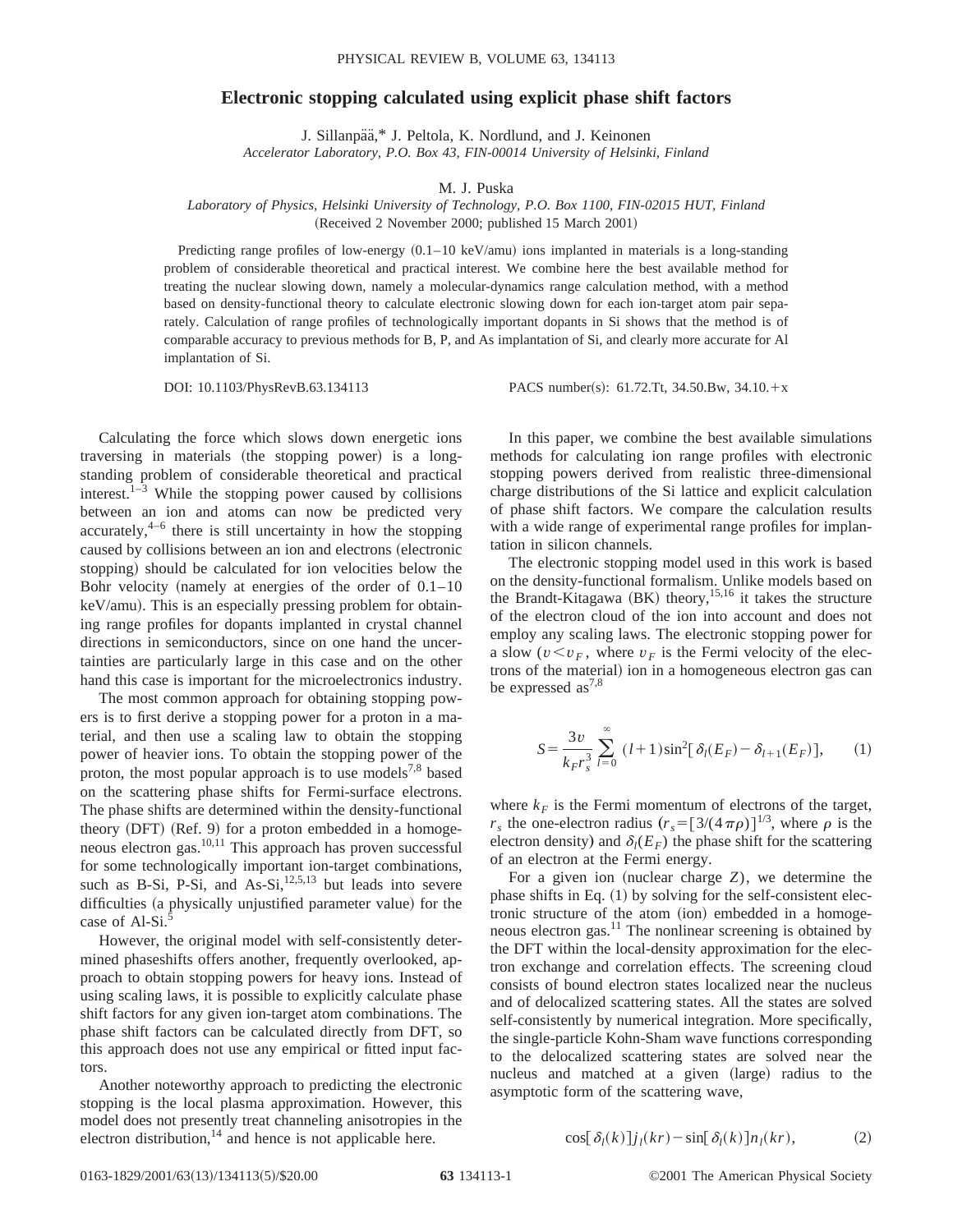where  $j_l$  and  $n_l$  are the spherical Bessel and Neuman functions, respectively, and *k* is the electron wave vector. For the self-consistent potential the phase shifts at the Fermi energy obey the Friedel sum rule

$$
\frac{2}{\pi} \sum_{l} (2l+1) \delta_l(E_F) = Z.
$$
 (3)

It should be noted that the validity of the phase shift approach  $[Eq. (1)]$  is limited to ion velocities clearly lower than the Fermi velocity. Then the potential of a static calculation can be used to determine the Fermi level phase shifts and one does not need worry about different ionization states. However, applying Eq.  $(1)$  is a subtle question because the phase shifts are determined from the Kohn-Sham electron wave functions which are only auxiliary functions in the formalism.9 On the other hand, the low-velocity stopping power is defined via the phase shifts corresponding to the ground state of an atom in a homogeneous electron gas and it is a ground-state property. According to the DFT all the ground-state properties can be calculated exactly as functionals of the ground-state electron density. In practice, when comparing with experiment or better many-body calculations many properties calculated using Kohn-Sham wave functions have turned out to be rather good estimates.

The Fermi level phase shifts are calculated for a regular grid of one-electron radius  $r<sub>s</sub>$  values. The tabulated values are then used in interpolating the phase shifts for a desired electron density.

In order to describe, e.g., channeling accurately, one has to take the anisotropy of the electron distribution of the material into account. We calculate the three-dimensional charge distribution of silicon using the Dawson-Stewart-Coppens formalism $17-20$  and the Hartree-Fock wave functions calculated by Clementi and Roetti. $^{21}$  This is an efficient scheme to produce the values of electron density in a huge  $(128<sup>3</sup>)$  number of grid points. We have compared the values at representative points with those obtained by firstprinciples DFT methods. We found only relatively small differences and expect therefore that the approximations in the electron density have only minor effects in comparison with other approximations made in our scheme. Using the calculated three-dimensional charge distribution the electronic stopping power is then obtained by employing the idea of local response: the stopping power at a given point depends only on the electron density at that point.

To calculate the range profiles, we used a moleculardynamics range calculation method, $22$  which has been described in detail for this stopping model in Ref. 13. We did not include the charge state of the incoming ion in the model, since the original charge state of the ion affects the stopping only in the first few monolayers of the target. After that, the charge state depends only on its velocity.<sup>23</sup>

We simulated range profiles in channeling directions for all the cases where we have found experimental data in the literature which lie in the energy regime where the assumption of a velocity-proportional stopping is valid.<sup>13</sup> We present here representative results (both in terms of good and bad agreement with experiment) for all the cases except H.



FIG. 1. Simulated and measured ranges of 15-keV and 80-keV B ions in the  $\langle 100 \rangle$  channel of silicon. The experimental data was measured with SIMS (Ref. 12).

Results for H implantation in Si have been presented in our earlier paper.<sup>13</sup> Since they are not affected by scaling laws we do not present them again here.

We compare the results of the model with our earlier model, which is otherwise similar to the present one, except that it used a scaling law based on the Brandt-Kitagawa theory rather than phase shift factors to obtain the stopping of heavy ions, and includes the Firsov model. $^{13}$  We have previously shown that even the use of the scaling law gives much better agreement than the common TRIM/ZBL model, $24,2$  and comparable agreement with the results of other authors, $5$  so we do not repeat these comparisons here. The presented results are grouped by ion-target combination and channeling directions.

For B implantation of Si our pair-specific model gives quite good agreement with experiments in random crystal directions (not shown) and in the  $\langle 100 \rangle$  direction (Fig. 1), as does the previous scaling law model. In the  $\langle 110 \rangle$  direction ~Fig. 2! both models clearly overestimate the ranges. But the shape of the curve for the pair-specific model is closer to the experimental curve. The likely reason to the remaining discrepancy is that  $r<sub>s</sub>$  is obtained for a pointlike atom, and a charge-averaging scheme should be used to account for the size of the ion. $^{13}$ 

Obtaining accurate range profiles for Al implanted into channeling directions in Si has proven to be very difficult.<sup>5</sup>



FIG. 2. Simulated and measured ranges of 15-keV B ions in the  $\langle 110 \rangle$  channel of silicon (Ref. 28). The experimental data was measured with SIMS (Ref. 12).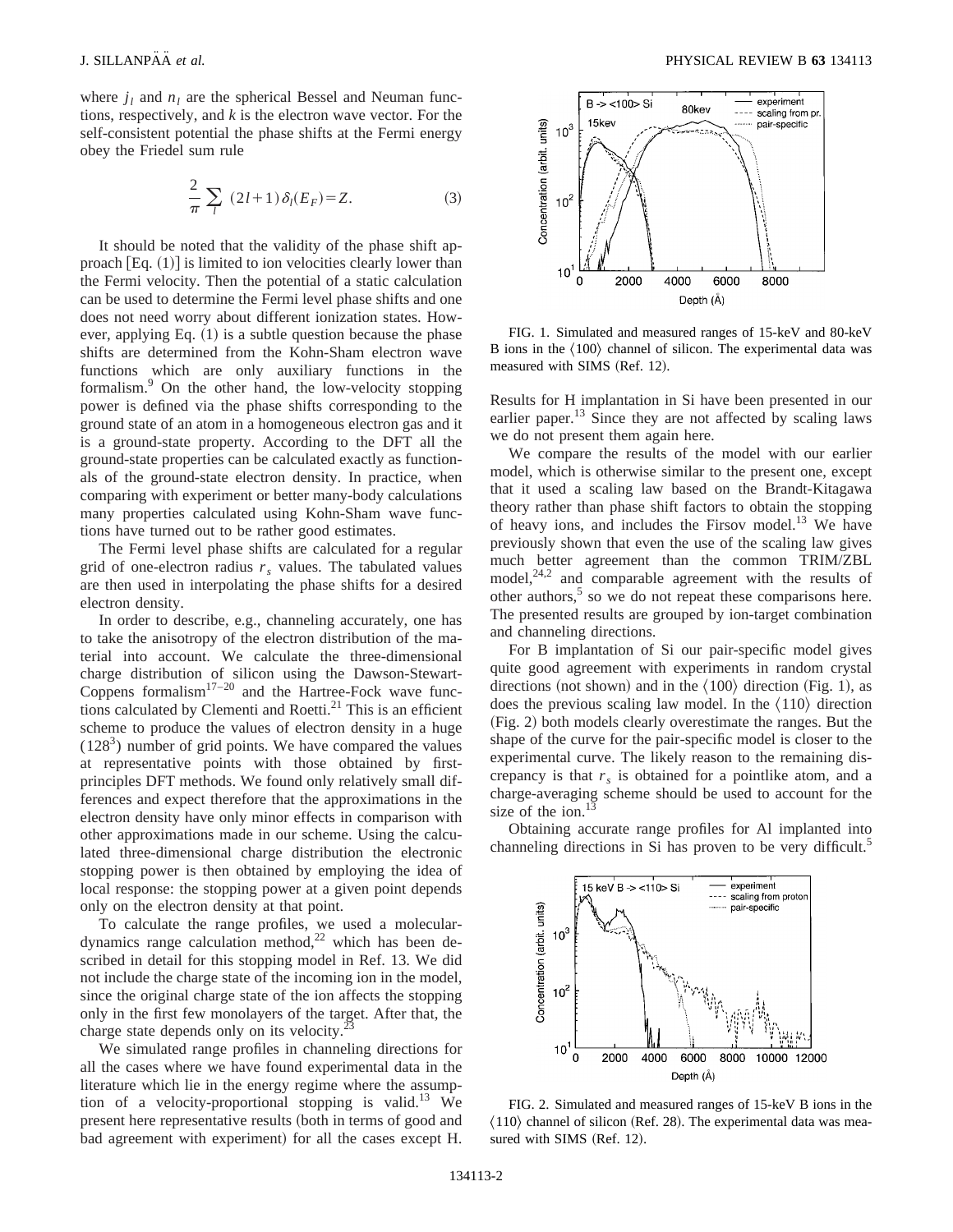

FIG. 3. Simulated and measured ranges of 40-keV and 150-keV Al ions in the  $\langle 100 \rangle$  channel of silicon. The experimental data was measured with *C*-*V* in the 40-keV case and also with SIMS in the  $150$ -keV case (Ref. 25). The ordinate in the figures is labeled ''atom density'' but for the *C*-*V* data this should actually be ''active doping density.'' The dimension for the two quantities is the same. The *y* scale for the 150-keV graphs is multiplied by 20 to make the picture clearer.

We have simulated 150-keV Al range distributions in all major channeling directions and our model was in all the cases in excellent agreement with the secondary-ion-mass spectroscopy  $(SIMS)$  data (see Figs. 3–5). For other energies in the relevant energy range we did not find any experimental SIMS data for channeling directions, but only capacitance-voltage  $(C-V)$  measurements.<sup>25</sup> In this method, the concentration of electrically active dopants in a semiconductor is obtained from a  $C-V$  measurement.<sup>26</sup> Although a *C*-*V* measurement only measures electrically active dopants, the fairly good agreement between the *C*-*V* and SIMS data at 150-keV indicates that the *C*-*V* data do give a reasonable estimate of the actual range profile. We obtained good agreement between our model and the *C*-*V* data at all the energies examined; results for 40 keV are shown in Figs. 3–5.

The figures also show that the pair-specific model is much better than the scaling-law model and gives excellent results for 40-keV and 150-keV cases in the  $\langle 100 \rangle$  and  $\langle 111 \rangle$  directions as well as a random direction  $(Fig. 6)$ .

For P and As the simulations gave very good agreement with experiments in random directions for both models. In



FIG. 5. As Fig. 3, but for the  $\langle 111 \rangle$  channel. The *y* scale for the 150-keV graphs is multiplied by 50 to make the picture clearer.

the  $\langle 100 \rangle$  and  $\langle 111 \rangle$  directions the scaling-law model was found to somewhat underestimate the channeling, while the pair-specific one overestimates it by roughly the same amount. Sample data are shown in Figs. 7 and 8. It is not possible to state that one of these models would be better than the other. In the  $\langle 110 \rangle$  channel agreement with experiments was not good for both P and As. Both models were found to overestimate ranges, although the pair-specific one was closer to the experimental values. Qualitatively the behavior was similar as that for B in the  $\langle 110 \rangle$  channel (see Fig.  $2$ ).

The results presented here show that calculating ion ranges by the use of electronic stopping powers derived from pair-specific phase shift calculations gives good agreement with experimental range profiles in nonchanneling and most channeling directions in silicon, without the need for introducing any adjustable parameters. For protons the model has previously been demonstrated to work well.<sup>13</sup> For the iontarget combinations B-Si, P-Si, and As-Si the agreement obtained with the current model is at least as good as that obtained with previous parameter-free models, while for Al-Si it is clearly better.

In all cases tested the present model works as well or better than any previous model with no free parameters. It is also noteworthy that except for the  $\langle 110 \rangle$  channel, the model is of comparable quality with the best model which does employ one adjustable parameter.<sup>5</sup>



FIG. 4. As Fig. 3, but for the  $\langle 110 \rangle$  channel (Ref. 28). The *y* scale for the 150-keV graphs is multiplied by 10 to make the picture clearer.



FIG. 6. Simulated and measured ranges of 80-keV Al ions in silicon ( $\Theta = 7^{\circ}$ ,  $\phi$  selected randomly). The experimental data were measured with SIMS (Ref. 29).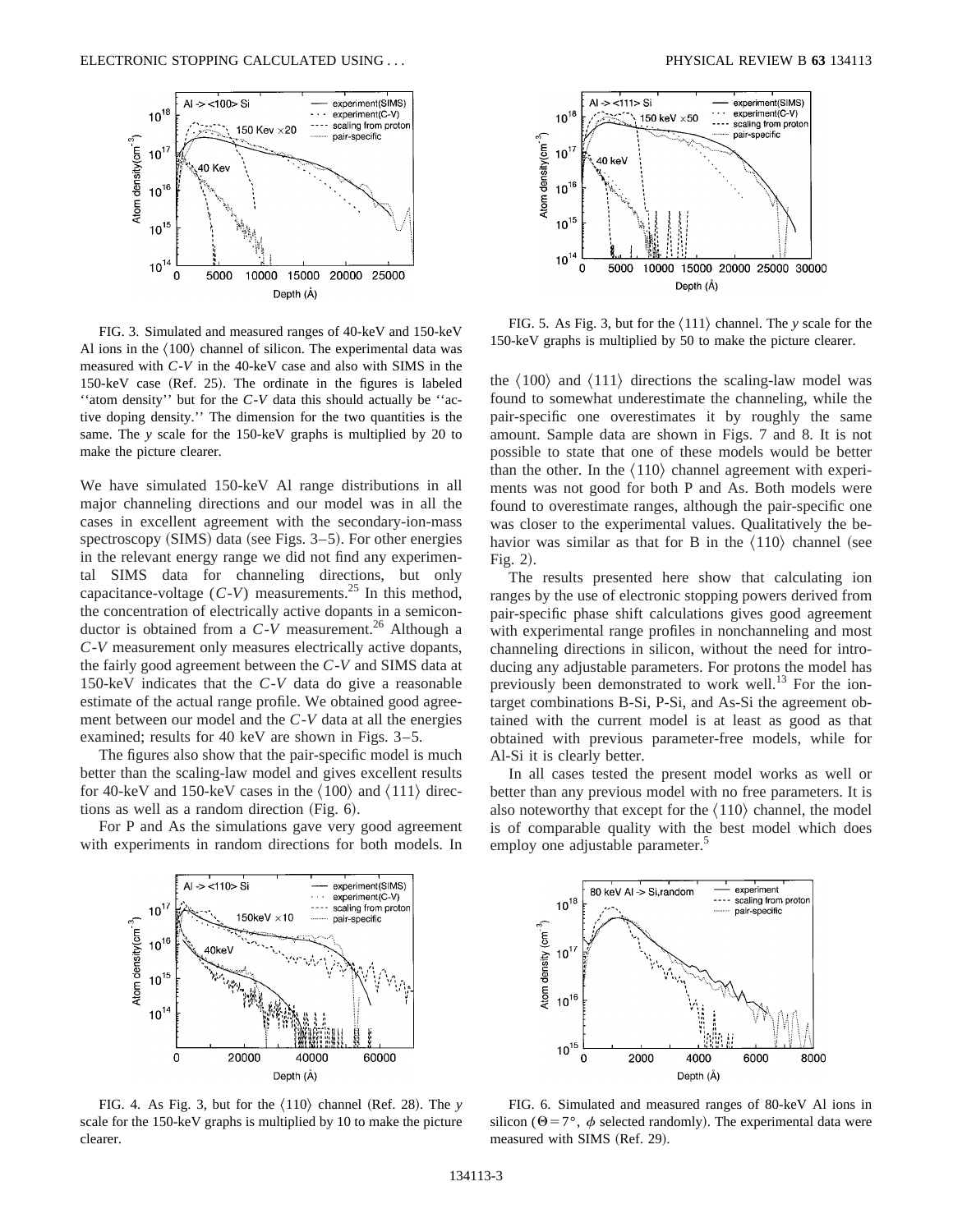

FIG. 7. Simulated and measured ranges of 15-keV P ions in the  $\langle 100 \rangle$  channel of silicon. The experimental data was measured with SIMS (Ref. 12).

There is still some disagreement between the pair-specific model and experiments, however. The most serious problem appears to be that the tails of range profiles for P, As, and B implanted in the  $\langle 110 \rangle$  channel are overestimated. However, the range profile is not seriously underestimated in any of the cases. This suggests that the remaining discrepancy could be explained by the lack of a charge averaging scheme in the model, as discussed in Ref. 13.

Although we have in this paper presented results only for the implantation into Si, mainly because of the scarcity of experimental data in other materials, the present approach can be used in any other material. It could be expected to work well at least in other tetrahedrally bonded semiconductor materials, like Ge and GaAs, while in other kinds of materials a somewhat different approach for obtaining the electronic stopping can be expected to be more accurate. $27$ 

In conclusion, we have combined a molecular-dynamics range calculation method accounting accurately for nuclear

- \*Present address: Department of Applied Science, University of California at Davis, Davis, California.
- <sup>1</sup>N. Bohr, Philos. Mag. **25**, 10 (1913).
- <sup>2</sup> J. F. Ziegler, J. P. Biersack, and U. Littmark, *The Stopping and Range of Ions in Matter* (Pergamon, New York, 1985).
- <sup>3</sup>D. F. Downey, C. M. Osburn, and S. D. Marcus, Solid State Technol. **40**, 71 (1997).
- 4K. Nordlund, J. Keinonen, and A. Kuronen, Phys. Scr. **T54**, 34  $(1994).$
- <sup>5</sup>K. M. Beardmore and N. Grønbech-Jensen, Phys. Rev. E 57, 7278 (1998).
- 6K. Nordlund, N. Runeberg, and D. Sundholm, Nucl. Instrum. Methods Phys. Res. B 132, 45 (1997).
- $<sup>7</sup>$  J. Finneman, Ph.D. dissertation, The Institute of Physics, Aarhus,</sup> 1968.
- <sup>8</sup>T. L. Ferrell and R. H. Richie, Phys. Rev. B 16, 115 (1977).
- <sup>9</sup>For a review, see R. O. Jones and O. Gunnarsson, Rev. Mod. Phys. 61, 689 (1989).
- <sup>10</sup>P. M. Echenique, R. M. Nieminen, and R. H. Ritchie, Solid State Commun. 37, 779 (1981).
- $11$ M. J. Puska and R. M. Nieminen, Phys. Rev. B 27, 6121 (1983).
- $12$ D. Cai, N. Grønbech-Jensen, C. M. Snell, and K. M. Beardmore,



FIG. 8. Simulated and measured ranges of 50-keV and 180-keV As ions in the  $\langle 100 \rangle$  channel of silicon. The experimental data were measured with SIMS (Ref. 12).

stopping with electronic stopping powers calculated using a three-dimensional electron charge distribution and phase shift factors derived from density-functional theory. Comparison of simulated and experimental range profiles for important dopants in channeling directions in Si showed that the model gives a reasonable description of at least B, P, Al, and As stopping in Si. Compared to other models with no adjustable parameters, the agreement with experiments is comparable to that of the best previous models for B, P, and As, and clearly better than previous models for Al ranges in Si.

We thank Professor N. Grønbech-Jensen and Dr. K. Beardmore for useful discussions. The research was supported by the Academy of Finland under Project No. 44215 and through its Center of Excellence Program  $(2000-2005)$ . Grants of computer time from the Center for Scientific Computing in Espoo, Finland, are gratefully acknowledged.

Phys. Rev. B 54, 17 147 (1996).

- <sup>13</sup> J. Sillanpää, K. Nordlund, and J. Keinonen, Phys. Rev. B 62, 3109 (2000).
- <sup>14</sup> J. Wang, J. Mathar, S. B. Trickey, and J. R. Sabin, J. Phys.: Condens. Matter 11, 3973 (1999).
- <sup>15</sup>W. Brandt and M. Kitagawa, Phys. Rev. B **25**, 5631 (1982).
- <sup>16</sup>A. Mann and W. Brandt, Phys. Rev. B **24**, 4999 (1981).
- <sup>17</sup>M. Deutsch, Phys. Rev. B **45**, 646 (1992).
- <sup>18</sup>B. Dawson, Proc. R. Soc. London, Ser. A **298**, 379 (1967).
- <sup>19</sup>R. F. Stewart, J. Chem. Phys. **58**, 1668 (1973).
- 20N. K. Hansen and P. Coppens, Acta Crystallogr., Sect. A: Cryst. Phys., Diffr., Theor. Gen. Crystallogr. **A34**, 909 (1978).
- 21E. Clementi and C. Roetti, At. Data Nucl. Data Tables **14**, 177  $(1974).$
- <sup>22</sup>K. Nordlund, Comput. Mater. Sci. 3, 448 (1995).
- 23T. Schenkel, M. A. Briere, A. V. Barnes, A. V. Hamza, K. Bethge, K. Schmidt-Böcking, and D. H. Schneider, Phys. Rev. Lett. 79, 2030 (1997).
- <sup>24</sup> J. P. Biersack and L. G. Haggmark, Nucl. Instrum. Methods **174**, 257 (1980).
- <sup>25</sup> R. Wilson and D. Jamba, J. Appl. Phys. **60**, 2806 (1986).